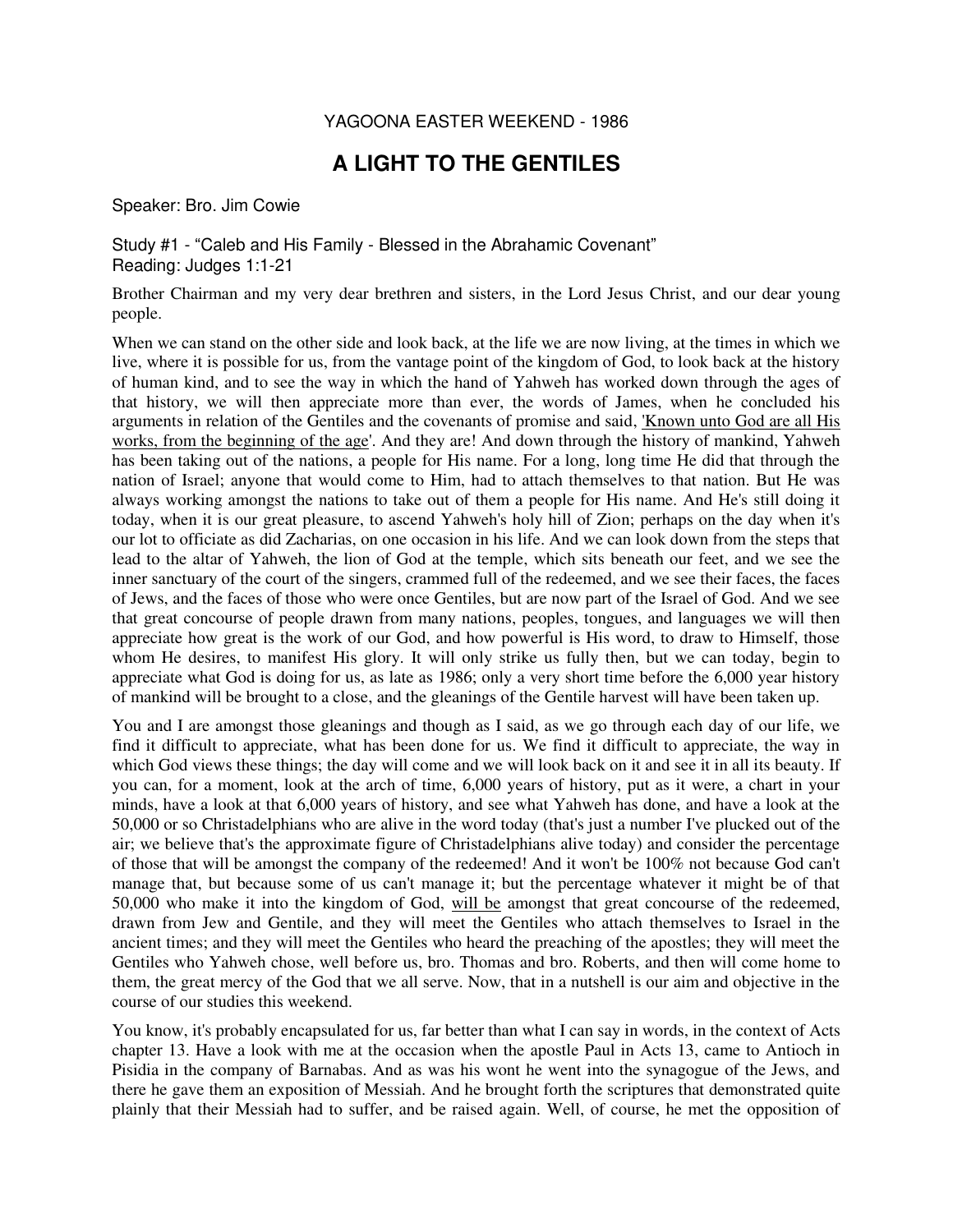those who were not prepared to accept Jesus of Nazareth as the Messiah of Israel, and were willing to remain in ignorance, and we know the words of rebuke that the apostle brought forth in perhaps the 38th verse of Acts 13. 'Be it known unto you therefore, men and brethren, that through this man is preached unto you the forgiveness of sins: And by Him all that believe are justified from all things, from which ye could not be justified by the Law of Moses. Beware therefore, lest that come upon you, which is spoken of in the prophets; Behold, ye despisers, and wonder, and perish: for I work a work in your days, a work which ye shall in no wise believe, though a man declare it unto you'. And there was a great dispute created amongst the Jews in the synagogue; some accepted what Paul had to say, others refused it. The next sabbath in verse 44, 'the whole city came together' and the Gentiles crowded in to hear what the apostle had to say, and we read in verse 45, 'That when the Jews saw the multitudes, they were filled with envy, and spake against those things which were spoken by Paul, contradicting and blaspheming'. And then the apostle Paul does an amazing thing! He appropriates to himself and to Barnabas a prophecy which we would have thought was exclusively attached to the Lord Jesus Christ, because he takes Isaiah 49 and verse 6, and says that that was talking about him and Barnabas and the work that they were sent to do.

So we read in verse 46, 'That Paul and Barnabas waxed bold, and said, It was necessary that the word of God should first have been spoken to you: (Jew first and then Gentile, that's Yahweh's principle) but seeing you put it from you, and judge yourselves unworthy of everlasting life, lo, we turn to the Gentiles. For so hath the Lord commanded us, saying, I have set thee to be a light of the Gentiles, that thou shouldest be for salvation unto the ends of the earth'. Yes even to Australia, and although the apostle's work didn't reach this country, the effect of it has. The ends of the earth would one day feel, that the effect of the light that was to be sent to the Gentiles, and when the Gentiles heard this in verse 48, look what they did! 'They were glad and they glorified (not Paul and Barnabas) but they glorified the Word of Yahweh'. And we know it refers to Yahweh, because he quotes from Isaiah 49 and verse 6, where Yahweh says to His Son, 'I have set thee to be a light to the Gentiles'. Paul takes those words and says, that applies not just to the Lord Jesus Christ but it applies to his ambassadors; Christ to the nations and I, Paul, have gone forth as Christ to the nations. So he takes it to himself, and when they glorified the Word of the Lord, they were glorifying the Word of Yahweh. And you and I have come to do that, in our considerations of this subject, A Light to the Gentiles. Brethren and sisters, we will be glad and we will glorify that Word, providing we fit the class of verse 48, where it says in the last two lines, 'that as many as were ordained to eternal life, believed'. And we believe that we are all in that category, that we have come that we might be stimulated in the Word of life, that we might glorify that Word in our lives, and do what the apostle Paul says we ought to do in Romans chapter 15, 'glorify God for His mercy'.

Have a look at this context; when he wrote to the Romans, and spoke about Gentile salvation, he brought forth to them, 4 passages of the Old Testament, which were proof positive that Yahweh intended to work amongst the Gentiles as He was now doing through Paul, and saying in verse 4, 'That the things that were written aforetime (which he is about to quote) were written for our learning, that we through patience and comfort of the scriptures might have hope'. He says in verse 8, 'Now I say that Jesus Christ was a minister of the (Jews) of the circumcision for the truth of God, to confirm the promises made unto the fathers: And that the Gentiles might glorify God for His mercy; as it is written' (the quote in a minute). Let's just pause for a moment and ponder why it is that the apostle frames those two verses in that way? The allusion there is to Micah chapter 7 and verse 20, which we won't turn to because you know it very well! I'll read it to you, 'Thou wilt perform the truth to Jacob and mercy to Abraham, which Thou hast sworn unto our fathers from the days of old'. Why wasn't it the other way around, ? Why didn't Micah say, 'Thou wilt perform the truth to Abraham and the mercy to Jacob? Was not Micah telling us that Yahweh would be faithful to the Jewish race because they were the natural seed of Abraham, though they themselves in the main, were not worthy of His faithfulness? He would be true to His covenants; He would ensure that Jacob, which of course, is the name given to natural Israel in the prophets. He would ensure that Jacob would be the recipients of the promises made to the fathers in due time; He would be faithful to that, but He would also work amongst the Gentiles, who would glorify God for His mercy, because they would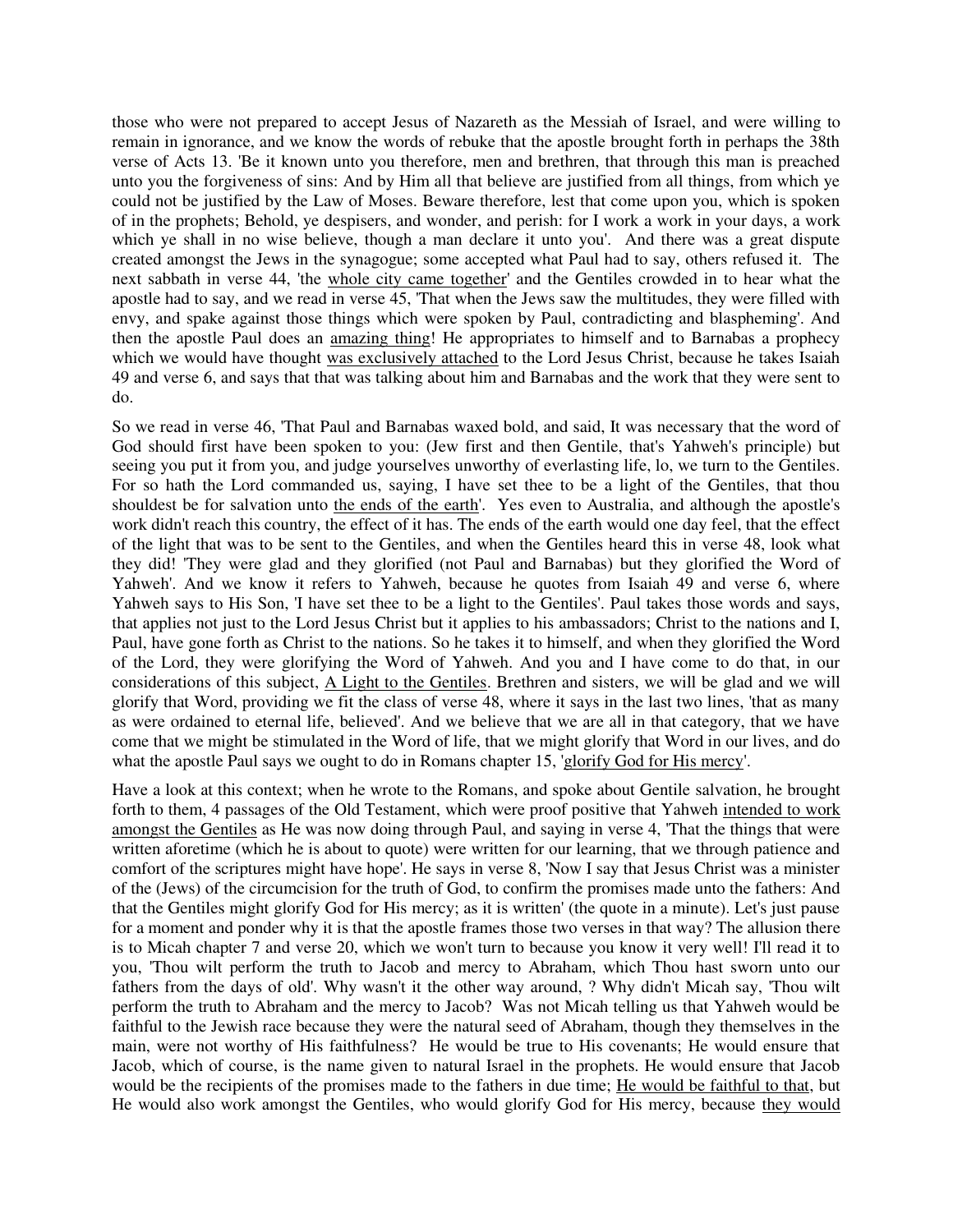have what the Jews (the circumcision) in the main lacked; they would have the faith of Abraham. And that's why the prophet Micah puts it that way; 'Thou wilt perform the truth to Jacob and the mercy to Abraham, and so Paul picks that up and in verse 9 he speaks of Gentile salvation in these terms.

'That the Gentiles might glorify God for His mercy', and then quotes Psalm 18 verse 49, Deuteronomy 32 and verse 43, Psalm 117 verse 1 and Isaiah 11 and verse 10. The last reference quite clearly speaks of the kingdom, but brethren and sisters, the first three speak of the involvement in the purpose of God from the times of Abraham, of the Gentiles. And in particular, of their involvement in the purpose, after the times of the Lord Jesus Christ. For Jesus Christ was set forth to be a minister of the circumcision and that He might bring mercy to the Gentiles. Now, you say to me, how do you prove it? Well, have a look at the first one in verse 49, the quotation from Psalm 18 verse 49, 'For this cause I will confess to thee among the Gentiles, and sing unto thy name'. Brethren and sisters, those are the words of David, and as we shall see, God willing, tomorrow evening, David's understanding of Gentile involvement in the purpose of God, was absolutely incredible! Hence he made a tabernacle quite separate from the Mosaic for that very purpose. To memorialize his understanding of the way in which God would choose from the Gentiles, a people for His name, and was doing so, in the days of David. So there's the first reference. You'll find that same passage in the 22nd chapter of 2 Samuel, where Psalm 18 is basically repeated word for word; it's there, twice in the bible. You go through Psalm 18 and look at the references to the nations, to the Gentiles; it's there to demonstrate the mind of David.

Take the second one, 'Rejoice, ye Gentiles, with His people', we know that comes from the Psalm of Moses, and the words are picked up in Revelation chapter 15 verses 2 and 4.

Have a look at the third one in verse 11, 'And again, Praise the LORD, all ye Gentiles; and laud Him, all ye people', now bearing in mind, that Paul has spoken about the truth of God and the mercy of God, you come back with me to Psalm 117. In Psalm 117 we have the central chapter of the bible; now those who are suppose to know say, that verse 8 of Psalm 118 is in fact, the pivotal point of the bible. Now, they're working on the basis of verses, that's the centre of the bible, so they say! Others assert that Psalm 117 is in fact, the pivotal point of the bible; it is though there is as it were, a balance; and in the middle of that there is Psalm 117; but everything else revolves around that. And here in the centre of the bible, we have a tiny verse which also happens to be the shortest chapter in the bible, just two verses long. It comes before a psalm that the Lord Jesus Christ was always quoting, psalm 118; 'the headstone of the corner, rejected by the builders, has become the headstone of Yahweh's house. those words of verse 26 of Psalm 118, He used you'll recall, near the end of His life, 'You will not, He said to the Jews, recognize who I really am, until ye shall say, 'Blessed be He that cometh in the name of Yahweh'. Psalm 118 is a psalm about Gentile salvation; 'In the name of Yahweh, I will circumcise thee', it keeps saying.

Have a look at Psalm 117, 'O praise Yahweh, all ye nations: praise Him, all ye people. For His merciful kindness (there's the word that Yahweh chose for Himself; in Exodus 34 verse 6, to encapsulate His character of mercy and compassion and grace; it's the Hebrew word 'chesed' that He says, is great toward us (or mighty upon us, as one translation has it) 'and the truth of Yahweh' (there's the other word that Yahweh chose for Himself 'emeth' in the Hebrew, in order that He might encapsulate in one word the faithfulness and stability of His character) 'Thou wilt perform the truth to Jacob and the mercy to Abraham' all nations will one day recognize that! and every single person will praise God for His goodness! But you and I are doing it now; and there have been generations in the past, who have done it. Gentiles who have joined themselves to the Jewish nation; but done what the psalmist said they would do, 'they would praise Yahweh for His merciful kindness and for His truth. So there in the shortest chapter of the bible, right in the centre of the bible, we have the ultimate purpose of God; and He's working it out, and is still working it out amongst us!

Now, with that as a basis of our studies, I wish to say something very briefly, about where we're heading, in the course of this weekend. This afternoon we are going to deal briefly, with Caleb and his family, to see how it was that they attached themselves to the Abrahamic covenant, in a very peculiar way. It's a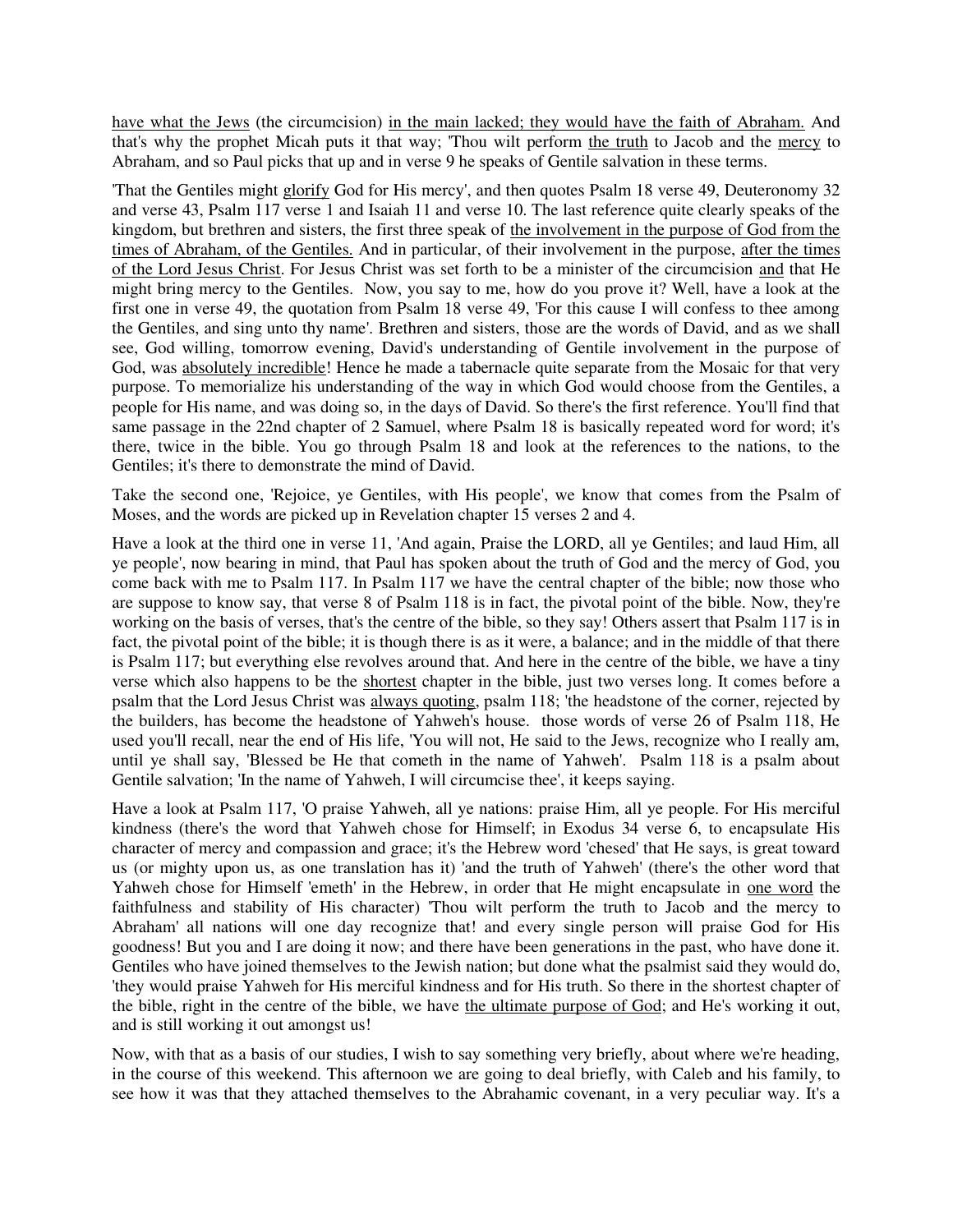wonderful story and a very encouraging one; at the same time we are going to be dealing with the Rechabites, a wonderful and tremendous family in the Israel of God. A family, of course, of Gentile origin; tomorrow night as I said, we'll be looking at the tabernacle of David, speaks for itself. Sunday morning, God willing, we shall look at the healing of Legion, and see the way in which, in the enactment of that event on the banks of the Sea of Galilee, there was a portrayal of our redemption, from the bondage of corruption. And then finally on Monday, we come to the pinnacle of our studies, as we see the Lord Jesus Christ, Himself, descending the mount of Olives towards the temple, that He might demonstrate the rejection of the Jewish race, and the acceptance of the Gentiles, for the age that was left, an age that was about to end when the fig tree of Israel will revive, and bring forth fruit. It has leaves now, but no fruit. And the day will come when that fig tree which was cursed by the Lord Jesus Christ, will bring forth what it ought to bring forth, with what you and I ought to bring forth, fruit to the glory of God. So, there we have the scope of our studies; the first two are quite simple.

We are all familiar with Caleb; most of us are familiar with the Rechabites; perhaps we might not be so familiar with the tabernacle of David, perhaps we might not have looked at the healing of Legion or Mark chapter 11 in the light of this particular subject. As we go along we shall get, perhaps aggressively more profound in the application of scripture. But one thing will be plain, known unto God are all His works from the beginning of the age. He knows what He's doing, and He's still doing it, in your life and in mine. That we might glorify Him for His mercy. Let us then go back and have a look at Caleb.

Well, where do you start in the life of Caleb, but Joshua chapter 14? 85 years of age was Caleb when he came to Joshua in the 14th chapter; still in the virility of his manhood, with undiminished faith and an undiminished desire to seize an inheritance in the Land of the promise. Who was this Caleb? Well, we could argue all day and all night whether he was a Gentile, but there's no reason to argue. Caleb was a Jew; just the same as everyone that's been baptized into Christ, understanding the covenants of promise, is a Jew. I'm a Jew, you're a Jew, we are Jews indeed, or Israelites indeed, because we're Jews in the heart. There's no question at all, that Caleb was a Jew in that sense! It is quite likely that he had a Jewish father and mother, but it's all so absolutely certain, and take this on board, it is absolutely certain that in his background, somewhere, perhaps two or three generations before him, he had a Gentile father. Of that there is no doubt; he came from a proselyte family. How do we prove it? Well, Joshua 14 is at pains to demonstrate that. And as we go on this afternoon, you'll see why it was that Caleb wanted his inheritance in Hebron; you're going to see one of the strangest paradoxes of scripture. One of the most curious ironies that's ever likely to be demonstrated to us; it's here in the life of Caleb. Have a look with me in verse 6 of Joshua 14.

'And the children of Judah came unto Joshua in Gilgal: and Caleb the son of Jephunneh the Kenezzite said unto him, Thou knowest the thing that Yahweh said unto Moses the man of God concerning me and thee in (the sanctuary of the wandering son) Kadesh-barnea.' And Joshua remembered because these same words were spoken in the ears of Joshua, and Caleb was reminding him, reminding him of them. when the record says in verse 6, that Caleb was the son of Jephunneh, the Kenezzite, it is not trying to tell us anything else but that he had a Gentile origin. You go to your lexicon, you go to your Strong's concordance for instance, and have a look at the word 'Kenezzite', there you will find it spelt differently in Genesis, to what it's spelled here. It's the same Hebrews word; it refers to the same people; they were a Canaanitish tribe in the days of Abraham. They don't appear to have had any existence in the times when Israel came into the Land; it appears as if the Kenezzites had disappeared, but they were there in the days of Abraham, and somehow, by some means not explained to us, a Kenezzite or a Kenezzite family became attached to the family of Abraham, Isaac or Jacob, before, perhaps, they came into Egypt. They were converted to the faith and they were there when Israel came out of Egypt; now integrated but nevertheless, a family with a Gentile origin. Let's keep that in mind, and if you don't think that that's right, just glance across to verse 14, 'Hebron therefore became the inheritance of Caleb the son of Jephunneh the Kenezzite unto this day'. Now God does not repeat Himself in a course of a few verses, in order that we might simply overlook those words and pass on, still in ignorance at what He is driving at. He wants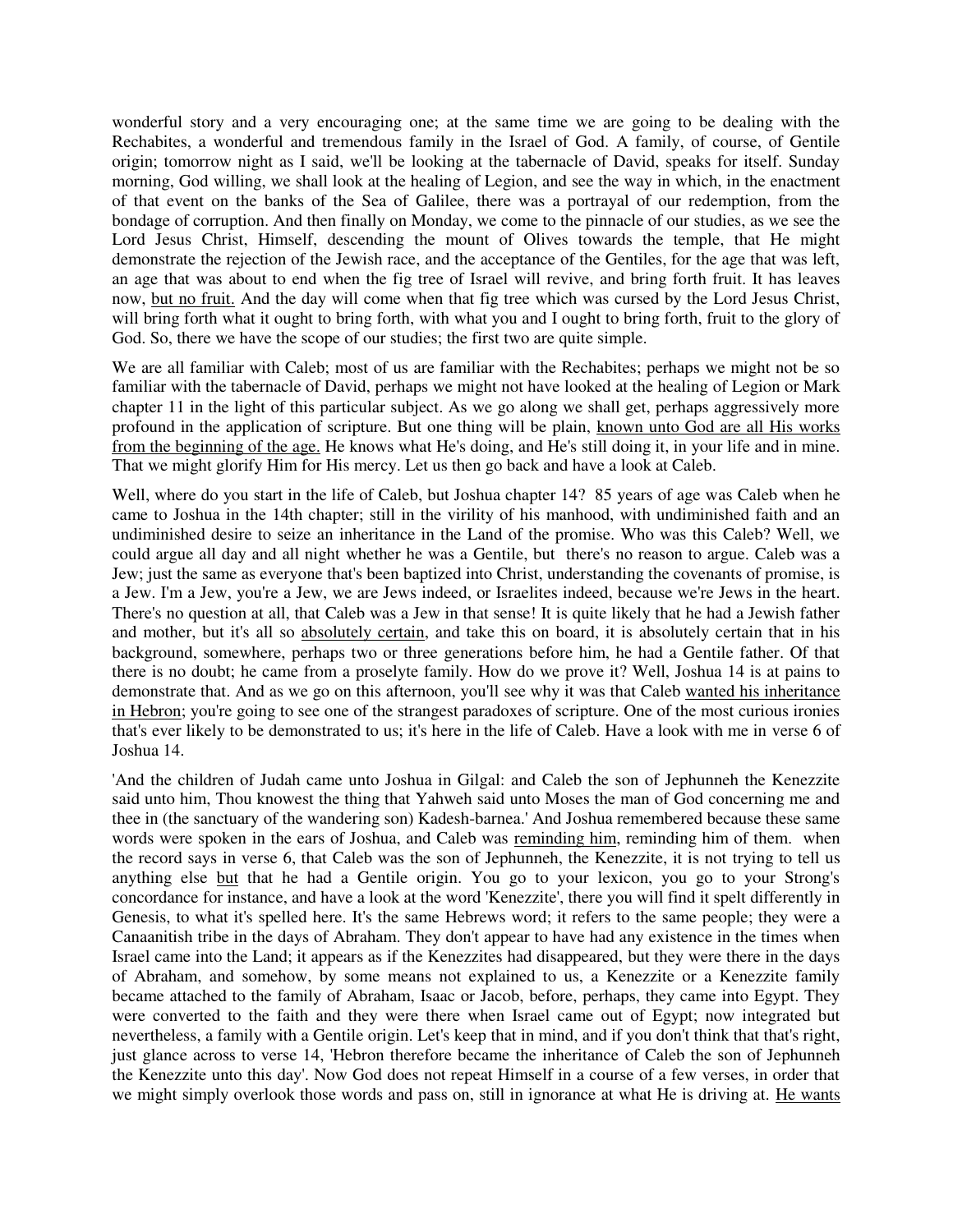us to see something in that, and there's something to see! for here we have one of the two men that were allowed to cross the Jordan, to take an inheritance in the Land; one of the two men numbered at Sinai, forty-seven years before as in this case. And one of those two men, happens to be of Gentile origin and his origins go back to a people that God said Abraham's children would displace from the Land. One of the strangest ironies that you're ever likely to encounter, and we shall be building upon that fact.

But let's get our facts straight first; we've got him there, Caleb. You know what his name means, don't you? It means 'to yelp' like a dog who was attacking. To yelp or attack like a dog, hence he becomes a type if nothing else, he becomes a type of the Gentiles who are regarded by the Jews, to be dogs. He was the son of Jephunneh, the family builder of a man whose name means 'he will be prepared', and he was! From a Gentile family, who were 'hunters' as the word 'Kenezzite' means. And he said to Joshua in verse 7, 'Forty years old was I when Moses the servant of Yahweh sent me from Kadesh-barnea to espy out the Land; and I brought him word again as it was in my heart. Nevertheless my brethren that went up with me made the heart of the people melt (or dissolve): but (I was full of Yahweh) as that phrase should be read, I was full of Yahweh my God. And Moses sware on that day, saying, Surely the land whereon thy feet have trodden (and that phrase should be underlined) Surely the land whereon thy feet have trodden (and bells from Genesis will be ringing, Genesis 13:14-18, Arise, Abraham and walk through the length and breadth of the land. All the land upon which thy feet have trodden, to thee will I give it and to thy seed after thee) 'it shall be thine inheritance, and thy children's for ever, because thou hast wholly followed Yahweh my God. And now, behold, Yahweh hath kept me alive these forty and five years (while we've wandered in the wilderness).' And this day, he says, I'm 85 years of age! Yet, verse 11, 'As yet I am as strong this day as I was in the day that Moses sent me: (both for war, to go in and to come out). Brethren and sisters, he expresses the fact that God had kept him for that time. God was being faithful to him; He was going to fulfill His promise to him, and Caleb had the keenness and the dedication to see Yahweh's work brought to fruition.

Verse 12, 'Now therefore, (he was prepared alright!) Now therefore, the times up Joshua), 'give me this mountain' (I want this mountain; he was talking about Hebron he wanted no other place in that land. Joshua could have offered him the valley of Jezreel-don't want it! he could have given him the plains of Jordan- don't want it! All that Caleb wanted were the heights of Hebron). Why that place? Well, I think we all know why; and we shall see it in great clarity as we proceed. He wanted that place, because of its association with Abraham. He was not going to rest until he could rest in sleep alongside of the father of the faithful, and it's dramatically portrayed for us in this record. And so we read in verse 12, 'Give me this mountain, whereof Yahweh spake in that day: for thou heardest in that day how the Anakim were there, and that the cities were great and fenced: if so be Yahweh will be with me, then I shall be able to drive them out' (there's the correct attitude to obtaining an inheritance in the kingdom of God). If Yahweh will give us the strength then nothing can hold us from the kingdom, and we will drive out the Canaanite from our flesh, and ultimately leave them behind forevermore. 'And Joshua blessed him, and gave unto Caleb the son of Jephunneh, Hebron for an inheritance. Hebron therefore became the inheritance of Caleb', (do you know what that's not right, and yet it is right. Hebron did in fact become the inheritance of Caleb, but not for very long, as we shall see, in a moment).

It was given to someone else, and Caleb was left with something, which was less than the city of Hebron, but was exactly what he wanted! So it became the inheritance of Caleb the son of Jephunneh the Kenezzite unto this day, because that he wholly followed Yahweh God of Israel'. He was full of Him; 'and the name of Hebron before was Kirjath-arba (the city of the four, that is the four giants) which Arba was a great man among the Anakim. And the land had rest from war'. Do you know that the name 'Hebron' is used in the Old Testament 70 times; in our studies this weekend, we shall see over and over again, that the number 70 is the number chosen by Yahweh to represent the Gentiles, all nations. And Hebron is mentioned 70 times in the Old Testament, and a man with a Gentile background, inherited that city, and was buried alongside of Abraham, the father of many nations. Significant isn't it? Known unto God are all His works from the beginning of the age!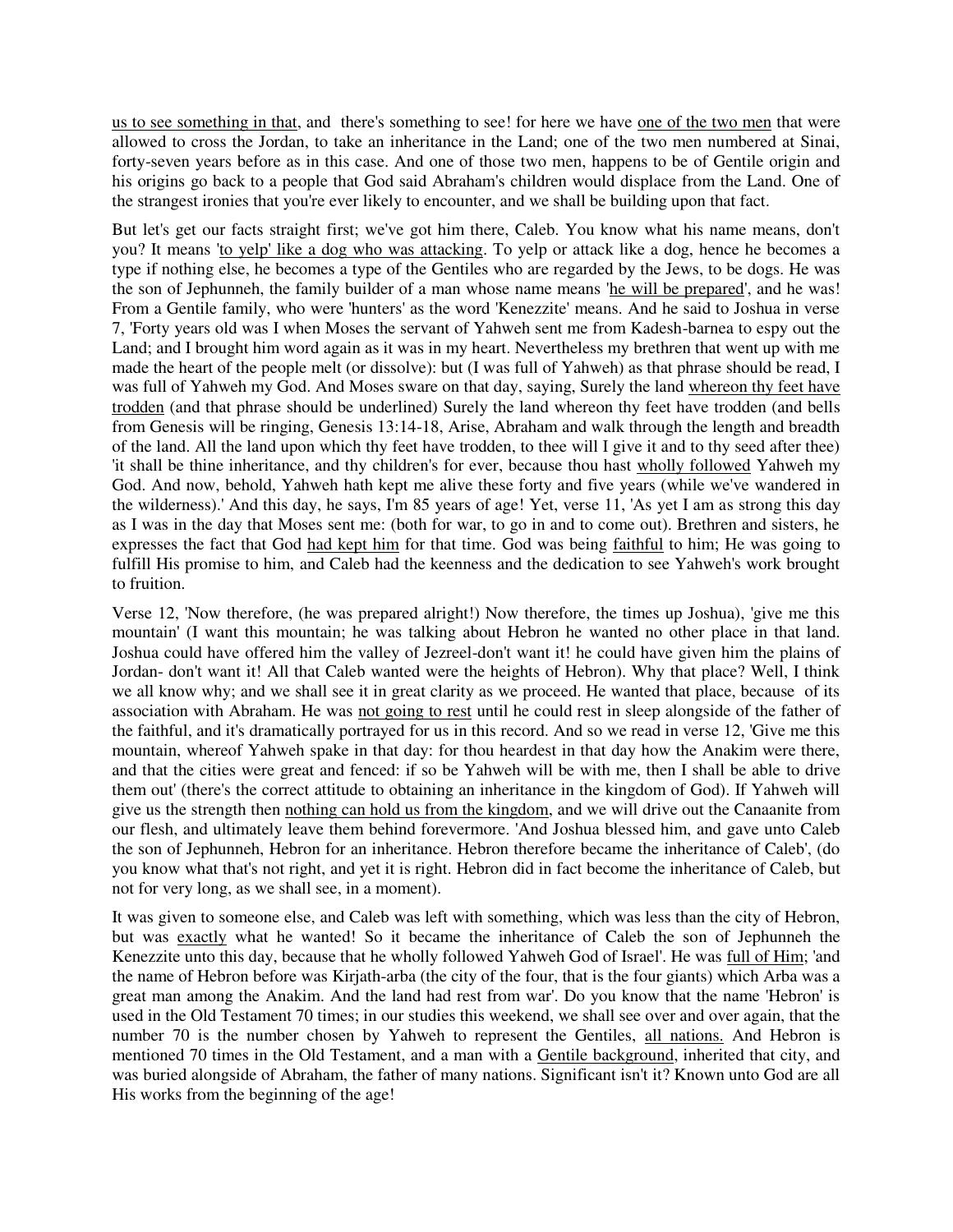Let's have a look at how Caleb got that city! Let us turn to Judges chapter 1. Here we have a remarkable chapter because it doesn't appear to be placed correctly, that is, chronologically, in the order of events. If I was writing the book of Judges, I would not have begun it the way Yahweh has begun it. Let me illustrate; Joshua 24 concludes with the death of Joshua, have a look for instance at verse 28, 'So Joshua let every man depart, every man unto his inheritance', verse 29, 'And it came to pass after these things, that Joshua the son of Nun, the servant of Yahweh, died, being a hundred and ten years old'. It speaks about his burial and the bones of Joseph, then we have Judges chapter 1, which begins by saying, 'Now after the death of Joshua it came to pass', but have a look at Judges chapter 2. Judges 2 commences by a visit of an angel of Yahweh to Israel at Bochim, the place of weeping. And then in verse 6 we read, 'When Joshua had let the people go, the children of Israel went every man unto his inheritance to possess the land. And the people served Yahweh all the days of Joshua, and all the days of the elders that outlived Joshua, who had seen all the great works of Yahweh, that he did for Israel. And Joshua, the son of Nun, the servant of Yahweh, died, being a hundred and ten years old'. Now if I was writing it, I would have put verses, at least verses 6 to 9 of chapter 2 at the beginning of Judges chapter 1, wouldn't you? NOT GOD! Why not? Ever thought about that why not? Well, there's a reason you see! because Judges chapter 1 and verse 1 provides the key to the entire book of Judges; it gives us the key as to why it was that there was failure through compromise and why it was that Israel didn't take the inheritance in the kingdom of God in type.

Let's read the 1 verse of Judges 1; 'Now after the death of Joshua, it came to pass, that the children of Israel asked Yahweh, saying, Who shall go up for us against the Canaanite first, to fight against them?' There were two basic misconceptions in that question; Who shall go up for us first? it wasn't a question of who would go up for them, it was a question of every man going up to take his inheritance. Remember? Judges chapter 2 and verse 6, 'when Joshua had let the people go, the children of Israel went, every man unto his inheritance to possess the land. And salvation in the kingdom of God is an individual matter, isn't it? I can't get you into the kingdom; you can't get me to the kingdom, except to help me along the way. You can encourage me, you can turn my mind to the Word, you can set my mind on fire by the Word, but it requires me, individually, to do battle within my heart, with the one that stands between me and mine inheritance in the land of promise. And that of course, is my own flesh; it is a case of every man going up to take his own inheritance in the kingdom. And here is Israel, in chapter 1 and verse 1, saying to Yahweh, 'who will go up for us?' Imagine the frustration of our God when He heard those words! And they added another word and they said, 'who shall go up for us first? when Yahweh kept saying to them, 'I will go before thee into the land; I will chase the Canaanite out; you go there to work, but I will go first; I espied the land for you; Yahweh had already been there. So there were two basic misconceptions in the mind of Israel in those questions.

How did Yahweh respond? He looked around Israel and said, 'Who shall I chose first?' I will chose the tribe in which I find the qualities that are necessary; the understanding and the perception that is necessary to achieve an inheritance in the kingdom, and He chose Judah. Did Judah have any more courage than Dan? NO they didn't! only a fraction more if any at all. But the family of Caleb had it! And that's why Judges 1 is all about Caleb and his family.

Yahweh chose Judah because of the family of Caleb, and they were a family of Gentile origins. So here was the seed of Abraham, his natural seed, coming into the land that was promised to him, and the only family apart from Joshua, himself, that Yahweh saw that had the right qualities to seize an inheritance in that land, was a family that came from one of the Canaanitish tribes that were to be evicted from the land. Incredible isn't it? But it's true! Caleb the son of Jephunneh, the Kenizzite; Well then, Judah says to Simeon, verse 3, 'Come up with me into my lot and we shall go up against them'. Verse 4 says, 'Judah went up; Yahweh delivered the Canaanites and the Perizzites into their hand: and they slew of them in Bezek ten thousand men. And they found Adoni-bezek in Bezek: and they fought against him, and they slew the Canaanites and the Perizzites. BUT Adoni-bezek fled; and they pursued after him, and caught him, and cut off his thumbs and his great toes'.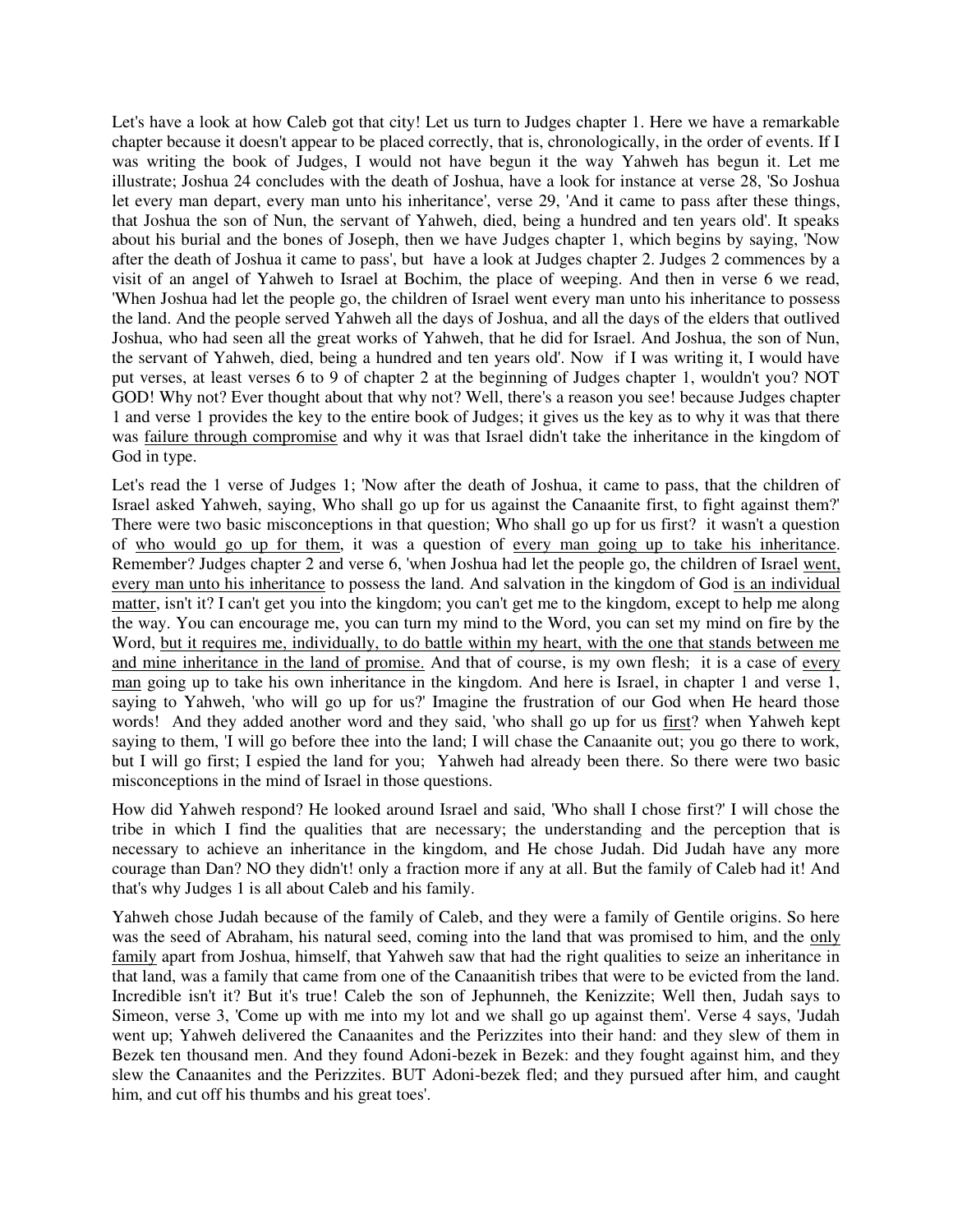Now, here is our first example, that I know of, of national Judaism in the bible. Judah had a problem. They didn't all have the understanding of Caleb and his family, as to what you had to do with the Canaanites, in order to take your inheritance in the kingdom. They thought all you had to do was to take the leader of the Canaanites, Adoni-bezek, and to cut off his thumbs and his big toes, so he couldn't walk and he couldn't work, but they left his mind alone! Adoni-bezek was his name (Lord of lightning) and there is nothing faster than the human mind. My mind when it comes to evil is like lightning, it flashes here, and it flashes there, and I find it terribly difficult to harness the power of the mind. In fact, I personally find it impossible; as man finds it impossible to harness the lightning of the sky, so you and I find it impossible to harness the thoughts of the mind. There is only one way that you can control the lightning thoughts of the mind, and that's to crucify it with the Word of truth! And here was our first example of national Judaism; got a hold of him and said, 'Right, what are you going to do with this fellow? He's the leader of the Canaanites, king sin, so to speak. Cut off his toes so he can't walk; Yes, we'll trim our life in accordance with certain principles. We won't go there and we won't go there, we won't do this, we will walk, as best we can in this way. We won't work the works of the flesh, we'll make sure that our lives, at least demonstrate to observers from outside, that we are trying to observe certain principles. But our mind goes on unharnessed and uncontrolled, unseen to outside observers. Happens sometimes, doesn't it? There are times and young people, when we allow that to happen, and we let Adoni-bezek have his mind, and you know what he does, . Have a look at the record of verse 7. 'And Adoni-bezek said, Seventy kings of the Gentiles, had their thumbs and great toes cut off by me, and gathered their meat under my table: as I have done, so God hath requited me. And they brought him to Jerusalem, and there he died', but not before his mind had organized a revolt. Not before Judah lost control of Jerusalem, the vision of peace; for verse 8 says, 'Now the children of Judah had fought against Jerusalem (taped turned) verse 21, 'And the children of Benjamin did not drive out the Jebusites that inhabited Jerusalem; but the Jebusites dwell with the children of Benjamin in Jerusalem unto this day', (and they were there for 500 years until the days of David), because the mind of Adoni-bezek was not put to death. There was the principle, so Judah as a tribe didn't have what it took to take their inheritance; they lost the vision of peace, but Caleb got what he wanted.

Let's have a look at him, and we see him as Judah goes up in verse 9 to fight against the Canaanites that dwelt in the mountain, and in the south and in the valley. 'Judah went against the Canaanites that dwelt in Hebron (it says Judah, but you know who was at the head of Judah, don't you? There's no question about that); now the name of Hebron before was Kirjath-arba, and they slew Sheshai, and Ahiman, and Talmai (those were the three giants that stood in the way of their inheritance) Even as we have three giants who stand between us and eternal life; they are giants that need to be toppled by faith. They are of course, the lusts of the flesh, the lust of the eye and the pride of life, and if we've got the faith of Caleb, we will topple them; we will remove their feet from the place of our inheritance; we will take possession of the kingdom as we walk over the dead bodies of those giants. Even as Caleb walked into Hebron, over the bodies of the giants that he slew. How do we know that? Turn the page again, verse 20, it says that Judah slew them? or did one man in Judah slay them? Have a look at verse 20, 'They gave Hebron unto Caleb as Moses said, and he expelled the three sons of Anak'. No question about it, and Joshua in chapter 15 and verse 14 supports that and says, 'it was Caleb that drove them out of that city and slew them'. Brethren and sisters, he knew how to get into the kingdom of God, by putting to death the three giants that stood in his way, and from thence he went against the inhabitants of Deber.

Now we're going to leave that particular section that deals with the taking of Deber or Kirjath-sepher to the end of our session if we've got time; we'll come back and see how Caleb's family followed his example, but for the time being, we need just to pursue, the reason of why it was that Caleb was so dedicated to taking Hebron. Why did he want that city? Well, as I said, he took it but didn't get it. Look at Joshua 21 verses 9 to 12; we have a list of the 48 cities that were given by lot to the Levites and amongst them was, of course, Hebron, which became a city of refuge, and in verse 9 we read, 'And they gave out of the tribe of the children of Judah, and out of the tribe of the children of Simeon, these cities which are here mentioned by name. Which the children of Aaron, being of the families of the Kohathites, who were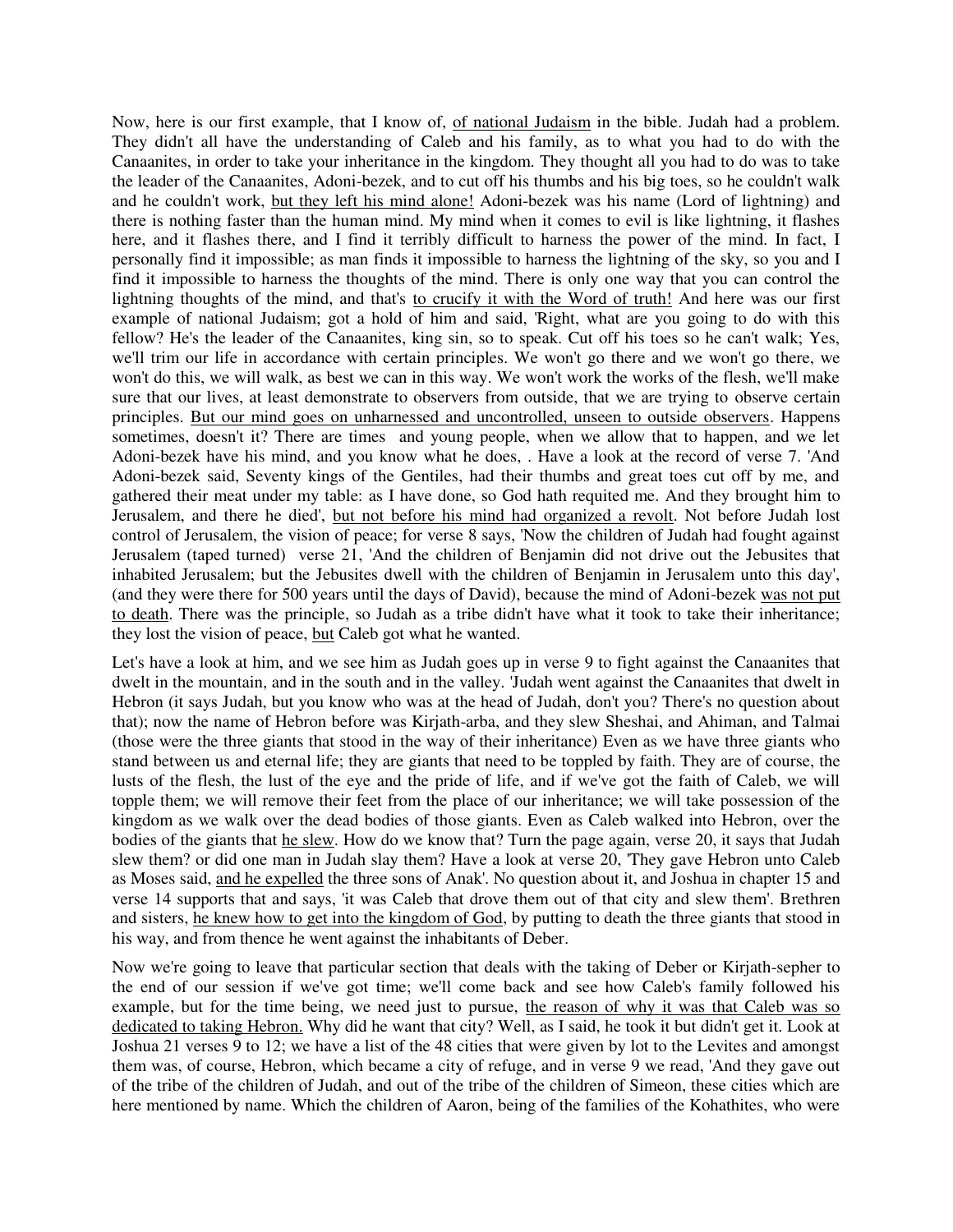of the children of Levi, had: for theirs was the first lot. And they gave them the city of Arba the father of Anak, which city is Hebron, in the hill country of Judah, with the suburbs thereof round about it. BUT (have a look at the next words!) but the fields of the city and the villages thereof, gave they to Caleb the son of Jephunneh for his possession.' And when the lot was drawn and it was named that the city of Hebron was to be given to the Levites, Caleb stood aside and said, 'I don't mind, it wasn't the city so much that I wanted; you can have it; I'd love to have a bible school next door; set up the Levitical bible school here and we'll attend every particular bible school they put on. I'd love that!, but I'm not going to give up the fields of Hebron, because I want one particular field'. And you all know what field that was, don't you? It was the field in which was to be found, the cave of Machpelah, the place where the patriarchs were folded together, as the word means. And there laid Abraham and Sarah, and Isaac and Rebekah, and Jacob and Leah, and there now lies Caleb the son of Jephunneh. For that was his inheritance in the land; they took the city from him, and he gladly gave it, but the fields he demanded!

Have a look with me at the attitude of this man! Let's go back and see if we can pursue in Numbers chapter 13 and 14, what was the driving force for 45 years in the life of Caleb the son of Jephunneh? We met first of all, in verse 6 of Numbers 13, that he was amongst the 12 spies who were chosen by Moses to go into that land. He appears to have been a prominent head of the tribe of Judah; as I said, it's quite likely that Caleb had a Jewish father and mother. His Gentile origin must have been traced back some generations and here he was chosen to go into that land, and he went with Joshua and with the other ten. And they brought back their report (we know the words) Let's have a look first of all, as to where they went.

Verse 21, 'They went up, and searched the land from the wilderness of Zin unto Rehob, as men come to Hamath. And they ascended by the south, and came unto Hebron; where Ahiman, Sheshai, and Talmai, the children of Anak were. (Now Hebron was built seven years before Zoan in Egypt)'. And the record goes on to talk about the great bunch of grapes that they took from the brook of Eshcol, and they brought it back between two men, and they searched the land for forty days and came back to Moses and gave their report in verses 26 onwards. We'll take verse 28 because having given a good report of the land, the ten spies then began to give their evil report, 'Nevertheless the people be strong that dwell in the land, and the cities are walled, and very great: and moreover we saw the children of Anak there'. There was the stumbling block, and for these ten spies whose eyes had seen the kingdom of God, so to speak, who'd walked through the length and breadth of the land that flowed with milk and honey, there was an enormous hurdle between them and eternal life. They couldn't see the way past the sons of Anak, the lust of the flesh and the lust of the eyes and the pride of life, were too strong for them. They were joys that couldn't be overcome, but not for Caleb and Joshua! They didn't see it that way at all! And though the walls of the Amalekites were high, and there were Hittites and Jebusites, and Amorites there, Caleb reminded the people, and stilled the commotion in verse 30 and said to them, 'We can get it because we've been promised it; let us go up at once and possess it, for we are well able to overcome it. But the men that went up with him said, 'We can't do it; for they are stronger than we". We all know those principles. They are very applicable to each one of us! because the same circumstances apply, we're all trying to get into that very land, to take an inheritance with Abraham, Isaac and Jacob there. And only three giants stand between us and eternal life; just depends on how we see them.

We see those three giants as being impossible, then we won't be there! If we see that they can be toppled by faith, we will be there because God will topple them for us. it's quite simple, and Caleb understood that and he set his eyes upon the stumbling block, the place where the giants dwelt, he set his eyes upon that place and said, 'that was the cause of stumbling; I want it'. So here was a reason to strive to take that particular place, but that wasn't the main reason by no means. We know what the record says in chapter 14, how that they turned and tried to go back into Egypt, saying, 'Would God that we had died in the land of Egypt! or in the wilderness'. We know that in verse 6, how that Joshua and Caleb stand up against them, and rend their clothes and try and impress upon them with a great exaltation, that they could take that land. But it was no good; there was no faith to be appealed to, until we come to that dreadful edict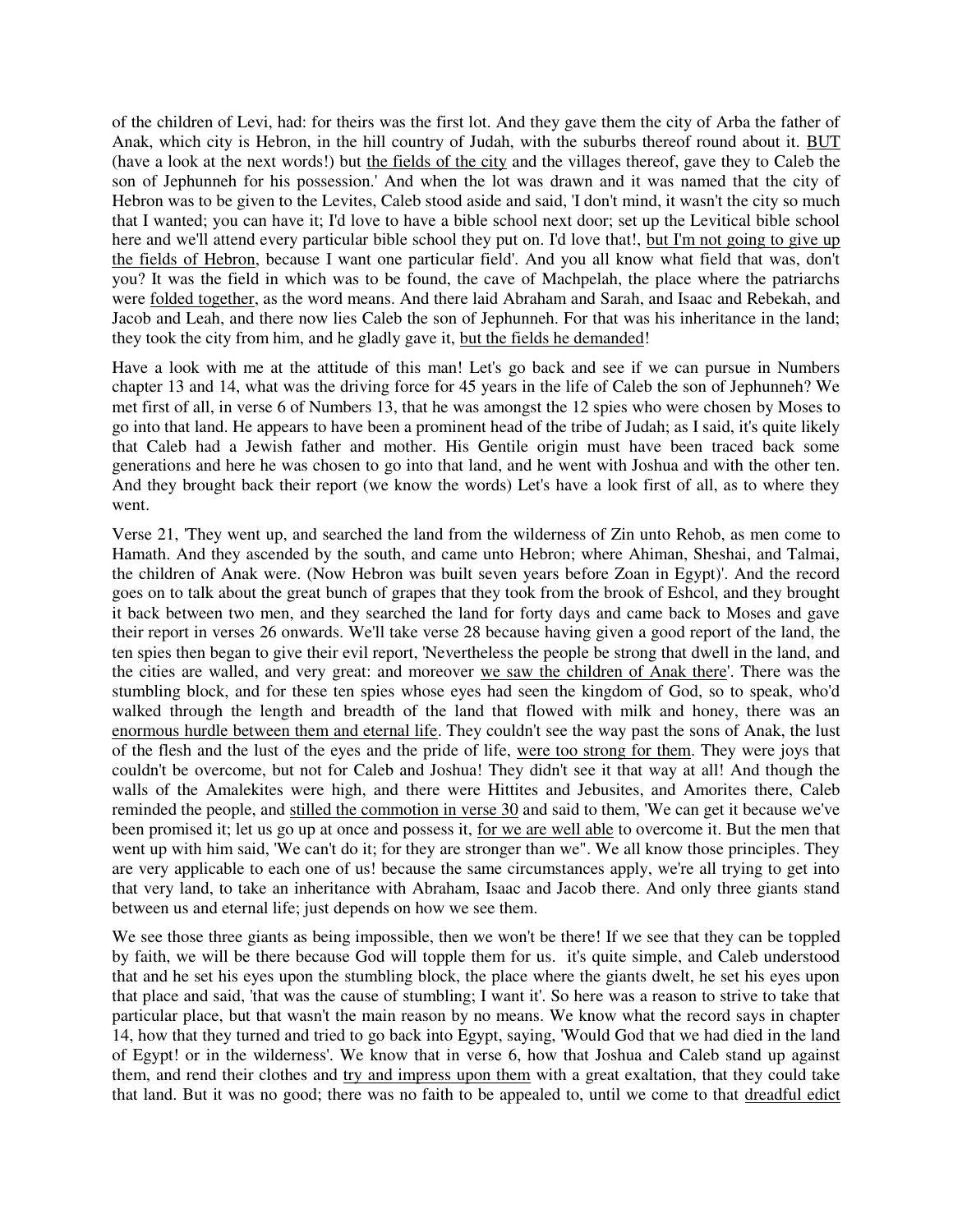across the page in chapter 14.

'As truly as I live, the whole land shall be filled with My glory, but not one of the men who were numbered at Sinai, except for Caleb and Joshua, will be in the kingdom'. They won't cross over the Jordan into the land of promise, not one of them, except those two men. We know that dreadful edict! Lets just have a look at verses 24 and 30. Who was prominent of the two faithful spies? We can't diminish the greatness of Joshua, that's impossible, we would say nothing that would in any way denigrate that man. He was a great man but in relation to this incident, Yahweh tells us who was the more prominent of the two spies. How do we know that? Have a look at verse 24! None of the men, says verse 23, will go into the land which I sware unto the fathers, but verse 24, 'My servant Caleb, because he had another spirit with him, and hath followed Me fully (he was full of Me), him will I bring into the land whereinto he went; and his seed shall possess it'. His seed, with a Gentile background, shall possess it. Where's the mention of Joshua in there? Have a look at verse 30; 'Your carcases, verse 29, shall fall in this wilderness', verse 30, 'Doubtless ye shall not come into the land, concerning which I sware to make you dwell therein, save Caleb the son of Jephunneh, and Joshua the son of Nun'. Now if you were assessing who was the more prominent in faith out of those two, I don't think there's any doubt about that! Joshua's faith was enormous; Caleb's faith was greater!

Brethren and sisters, that's the man we're dealing with. Let's have a look now, at the strange irony! We need to go back to Genesis 15; if we've got our facts straight, we think that we can see that Caleb had a Gentile origin; we can see his total dedication to take Hebron; we've seen him do it, and we've seen that particular place taken from his hand, except for the fields. Let's then look at why it was that he wanted those fields. In Genesis chapter 15, a record that we shall look at, God willing, in our next session as well, in relation to the Kenites; we have the record of Abraham been given the promise, 'that his seed' verse 18, 'would be given the land from the river of Egypt to the great river Euphrates'. And that land is then specified as being the land of certain nations. This was preceded by the 'cutting of a covenant' a cutting of a covenant whereby Abraham could not participate any further than laying the pieces of the animals side by side, for he fell into a great sleep, and a burning lamp passed through those pieces to indicate that Yahweh would be faithful, He would keep the truth to Jacob and His mercy to Abraham. And that, of course, was preceded by Abraham going out against the kings, and meeting Melchizedek who came from a vision of peace, who also was king of righteousness, and Yahweh said to him in verse 1, 'Fear not Abram: I am thy shield and thy exceeding great reward'; but he was childless. And we know that God directed his attention to the canopy of the heavens. 'Abram how many stars are there? so shall thy seed be', and he believed Him and it was counted to him for righteousness. And Yahweh said to him cut the pieces of the animals that are specified in verse 9, the heifer of 3 years, and a she-goat of the same age, and a ram, and a turtledove and a young pigeon. He cut the animals and laid them side by side, and then we have that transaction of the passing between the pieces of the burning lamp.

That's our context? Where did it happen? Well, have a look at chapter 14 and verse 13, 'And there came one that had escaped (after Lot had been taken by Chedorlaomer and the kings) and told Abram (who is now described as the Hebrew (crosser-over) for he dwelt in the plain of Mamre the Amorite, brother of Eshcol, and brother of Aner; and these were the owners of a covenant with Abram'. Where did he dwell? He was dwelling in Hebron! Proof? go back one page in your bible, end of chapter 13. Remember I said that Abram was told in Genesis 13, that he was to walk through the length and breadth of the land, verse 17, 'Arise, walk through the land in the length of it and in the breadth of it; for I will give it to thee. Then Abram removed his tent, and came and dwelt in the plain of Mamre, which is in Hebron'. Beginning to see it, ? Moses took Caleb and 11 others, he sent them into the land, and he said, 'walk through it'. And Caleb walked through it and gave a good report, and said, we can take it! The rest except Joshua said 'no' we can't. Then he walked for 38 years through the wilderness, another 7 he spent fighting for that land, in the company of his brethren. And then came the time, when his feet would stop walking; and he removed his tent and he came and dwelt in Hebron. And that's where Abraham was when Yahweh said this!

Chapter 15, have a look at chapter 15 and verse 13 through to verse 19, 'And He said to Abram, 'Know of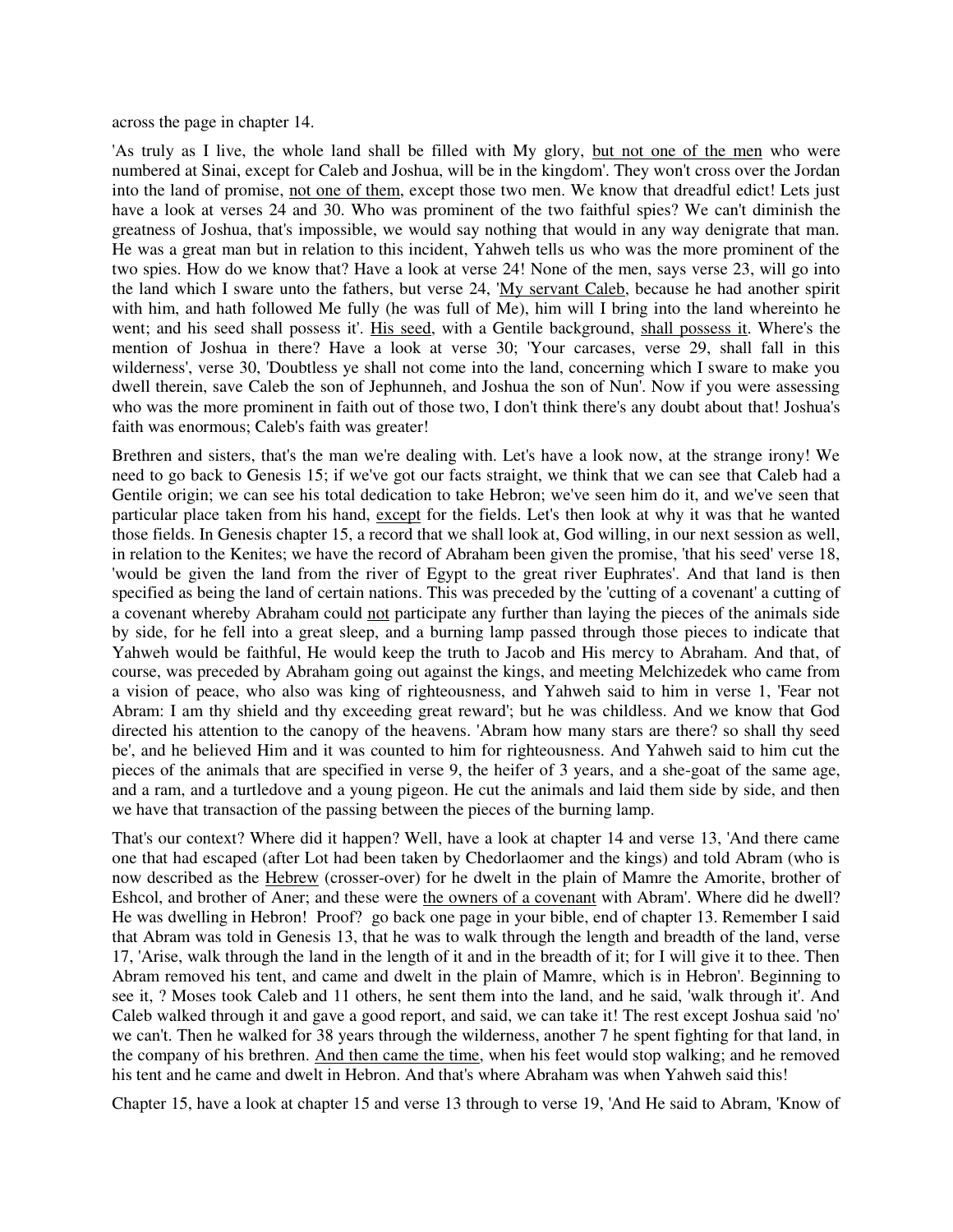a surety that thy seed shall be a stranger in a land that is not theirs, and shall serve them; and they shall afflict them four hundred years; And also that nation, whom they shall serve, will I judge: and afterward shall they come out with great substance. And thou shalt go to thy fathers in peace; (you'll be dead Abram when all these things transpire; you'll know nothing about it except that you'll know that I'll do what I said to you. But you'll know nothing about the outcome of this. You just think about that for a moment the surprise on Abram's face when at the judgment seat of Christ he's told what happened. When the history of his seed is unfolded to him! can you imagine his surprise, perhaps, when he's told, that of all the people that came from his loins, in the fourth generation, out of the land of Egypt, there was only one who could claim him, as a natural father. In the truest and fullest sense, and that was Joshua, and apart from the Levites we don't know how many of them there were, who came into the land. There was but one, and that was Joshua; and the other one could claim a Gentile father, at some stage in his ancestry. You imagine Abraham when he's told that! That a multitudinous seed came out of Egypt but only two got in; one was a Gentile, the other a natural seed of Abraham.

'In the fourth generation, verse 16, they shall come hither: for the iniquity of the Amorites is not yet full. And it came to pass, that, when the sun went down, and it was dark, behold a smoking furnace, and a burning lamp that passed between those pieces. And in the same day Yahweh cut a covenant with Abraham' (He went through the pieces) to confirm His faithfulness to those promises, and He said, unto thy seed (masculine, singular in the Hebrew, refers to Christ) 'Unto Christ have I given this land, from the river of Egypt unto the great river, the river Euphrates. The Kenites and the Kenizzites' .......... and four generations later, there came a man to Joshua and said, 'GIVE ME HEBRON' and the record says that he was 'Caleb the dog, the son of he who would be prepared (Jephunneh), the Kenezzite.' What a strange paradox that is; of all those people who could claim Abraham as a father, one of the men that took an inheritance in that land, and will be there to share it with him in the kingdom, was a descendant of one of the tribes that Abraham's seed, Christ, would have to remove from that land, in order to inherit it!

See that point, ? Why was it then, that Caleb was satisfied to take the field of Hebron, rather than the city itself? Have a look at Genesis 23. Abraham did not receive a foot of the land by inheritance, says Stephen in Acts chapter 7, not one foot of it was given to him by inheritance, but he did own part of the land of Canaan he bought it, the same way you and I buy houses and land; we only own it for a certain time until we die; but we will not be given a foot of this earth until such time as we receive it by inheritance. Same principle; why was it then, that Caleb wanted Hebron and took the field in exchange for the city? Genesis 23 and verses 19 and 20, when Sarah had died and Abraham sought a place to bury his dead, we read in the 19th verse, 'That after this Abraham buried Sarah his wife in the cave of the field of Machpelah before Mamre: the same is Hebron in the land of Canaan. And the field, and the cave that is therein, were made sure unto Abraham for a possession of a burying place by the sons of Heth'. And isn't it a curious irony, that the only land possessed by Abraham, which he used as a grave, was taken as part of his inheritance by a member of one of the Gentile families, who use to inhabit it. You get that? 'Known unto God are all His works from the beginning of the world', and look what He did with Caleb, through the power of faith.

Let us then conclude with a few minutes in Judges chapter 1, (forgive me for perhaps going a little overtime, I'm not sure when I'm suppose to sit down, I haven't even changed my watch from Adelaide time. I won't try and take an extra half hour, I'll assure you of that!) Let's just have a look at Judges chapter 1, because here we have a glorious finale to the life of Caleb, and it takes our minds beyond the present, into the kingdom. For in type we have set forth beautifully the way in which Yahweh is incorporating both Jew and Gentile in His purpose, through the covenant made to Abraham, that they may ultimately, inhabit the land promised to the father of the faithful.

And so we got to verse 11 of Judges chapter 1. And there we saw Caleb branching forth from Hebron, which he took by slaying the three giants, and he went against the inhabitants of Deber; now Deber means 'the shrine' and Strong gives the meaning, and I suggest that you write it down, as 'the innermost part of the sanctuary', interesting isn't it? The shrine or to use words that are more familiar to us, 'the innermost part of the sanctuary'. What's that? It's the place were the Shechinah glory dwells. Where will that be in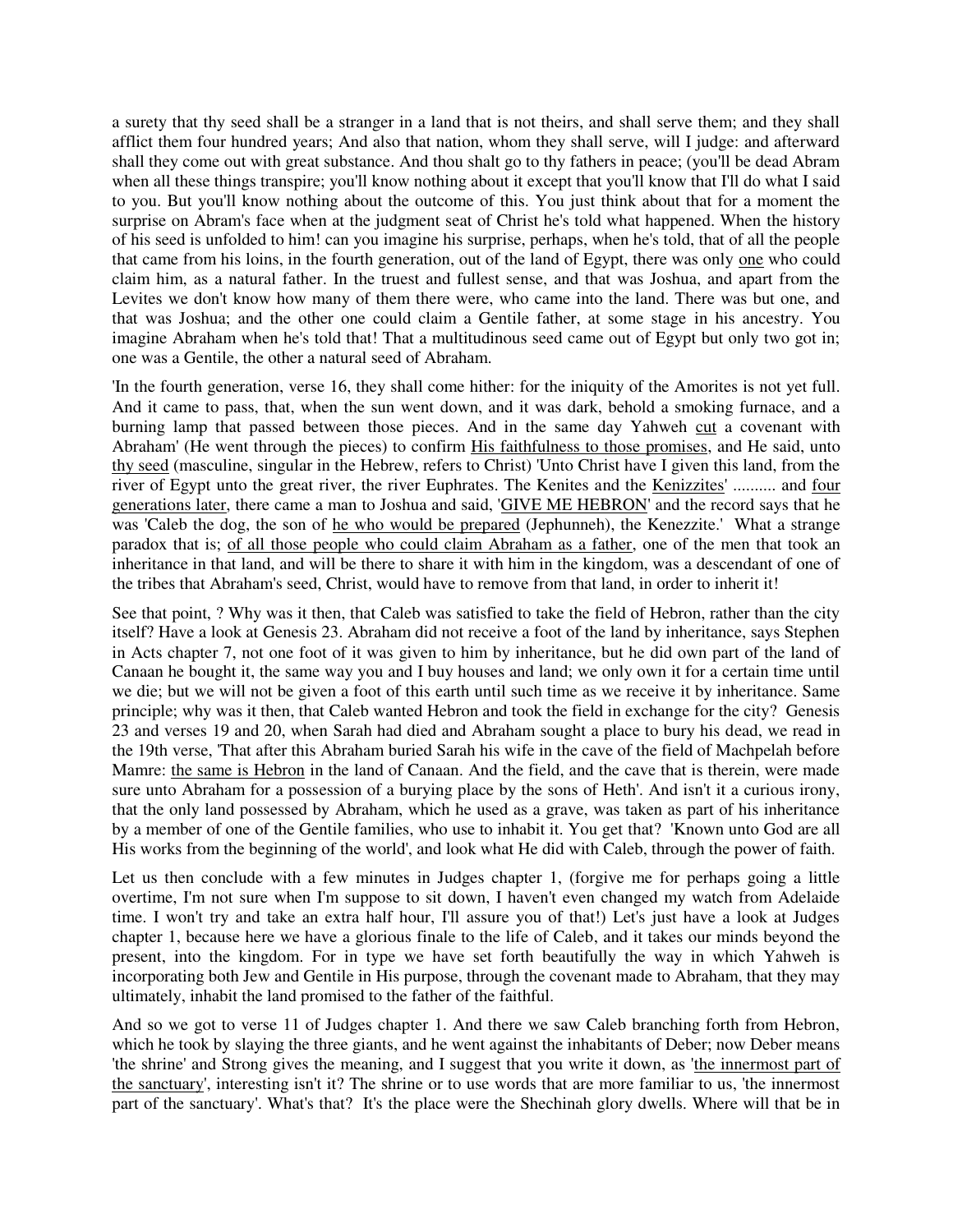the kingdom age? On mount Zion, in the innermost part of Yahweh's sanctuary, there will be the evidence of Yahweh's glory, both in the person of the Lord Jesus Christ, who is the glory, and of course, in the manifest displays of divine power that will be there to be seen by the nations. here we have a city that is in type, I believe, a type of Zion, and it was to be taken by the family of Caleb. We read on in verse 11, 'That the name of Debir before was called Kirjath-sepher: (now you probably won't believe this unless you've got it written in your margin, but Kirjath-sepher means of all things it means, 'the city of a book'. So here we have Debir, the innermost shrine, the innermost part of the sanctuary which is also called by its second name, 'the city of the book'. Doesn't need me to explain it anymore.

And Caleb said, verse 12, 'He that takes Kirjath-sepher, the city of the book, to him will I give Achsah my daughter to wife'. Now who was Ashsah? Her name means 'an anklet or a fetter'; it has reference to the way in which slaves were bound together by an anklet, a ring that went around their ankle, and they were held together by chains. So here was a woman, who was a virgin there's no question about that, she was the daughter of one of the greatest men of faith of all time, and she had in her origin Gentile blood; she was part Jew and part Gentile, and she was to be a bride who would receive in company with the victory, 'the city of the book' as a prize. Are you beginning to get the picture?

Well, who was it that rose up and took the 'city of the book'? Verse 13, 'And Othniel the son of Kenaz, Caleb's younger brother (and in fact he was his nephew, the word brother being used in the widest sense). Caleb's nephew took it and he gave him Achsah his daughter to wife'. Othniel's name is given by Gesenius as meaning (listen to this! and bear in mind that like Caleb he was from the tribe of Judah, his name Gesenius says means, 'the lion of God'. So here was the lion of the tribe of Judah, who was to take by faith, the city of the book, the innermost part of the shrine of Yahweh, and he received as a prize a bride, a faithful woman, who was part Jew and part Gentile. And she showed why it was that she was worthy of his company in that inheritance!

Because in verse 14, 'It came to pass, when she came to him, that she moved him to ask of her father a field; a field, 'and she lighted from off the donkey; (she got down that she might show her respect for her father), and Caleb said to her, 'What do you want?' And she said, 'Give me a blessing (but you've just been given a city and a husband) but you've given me a south land; (a dry land, the word is 'negeb') 'Give me also springs of water. And Caleb gave her the upper springs and the nether springs'. So here was a woman, who knew she knew that her inheritance in the land of promise could not be secured without water. She knew that in a dry and thirsty land, like you and I must sojourn in at the moment, whose inheritance in the kingdom could not be secured without the springs of water that flow forth from Yahweh's Word. Give me springs; I must have water to secure mine inheritance in this place. There was the attitude of that faithful woman, part Jew, part Gentile.

If you think we're stretching the point about Othniel, the lion of the tribe of Judah and his faithful bride, you come to chapter 3. For he's mentioned again as the first judge of Israel, and in verse 8, when Israel was suffering at the hand of the king of Mesopotamia, this is what we read, 'Therefore the anger of Yahweh was hot against Israel, and He sold them into the hand of Chushan-rishathaim king of Mesopotamia' (let's get the facts straight who was this man?) Chushan-rishathaim means 'Chush means Ethiopian' of double wickedness' so here was a monarch of double wickedness. Where was he from? He was from Babylon; he had two heads both of them wicked, it was a military head - Russia; religious head - Catholicism; a chush of double wickedness, king of Babylon, and he was overthrown by 'the lion of the tribe of Judah'.

Verse 9, 'And when the children of Israel cried to Yahweh (as they shortly will) in the time of Jacob's trouble, Yahweh raised up a saviour to the children of Israel, who delivered them, even the lion of God of the tribe of Judah, son of Kenaz, Caleb's younger brother. And the spirit of Yahweh clothed him, and he went out and destroyed the chush of double wickedness, the two headed Babylon'. There he is and he was Caleb's younger brother, in the sense of being an nephew, that means. Which means he came from the loins of Caleb's actual brother, which means that Othniel was also part Gentile, as was Caleb. And when